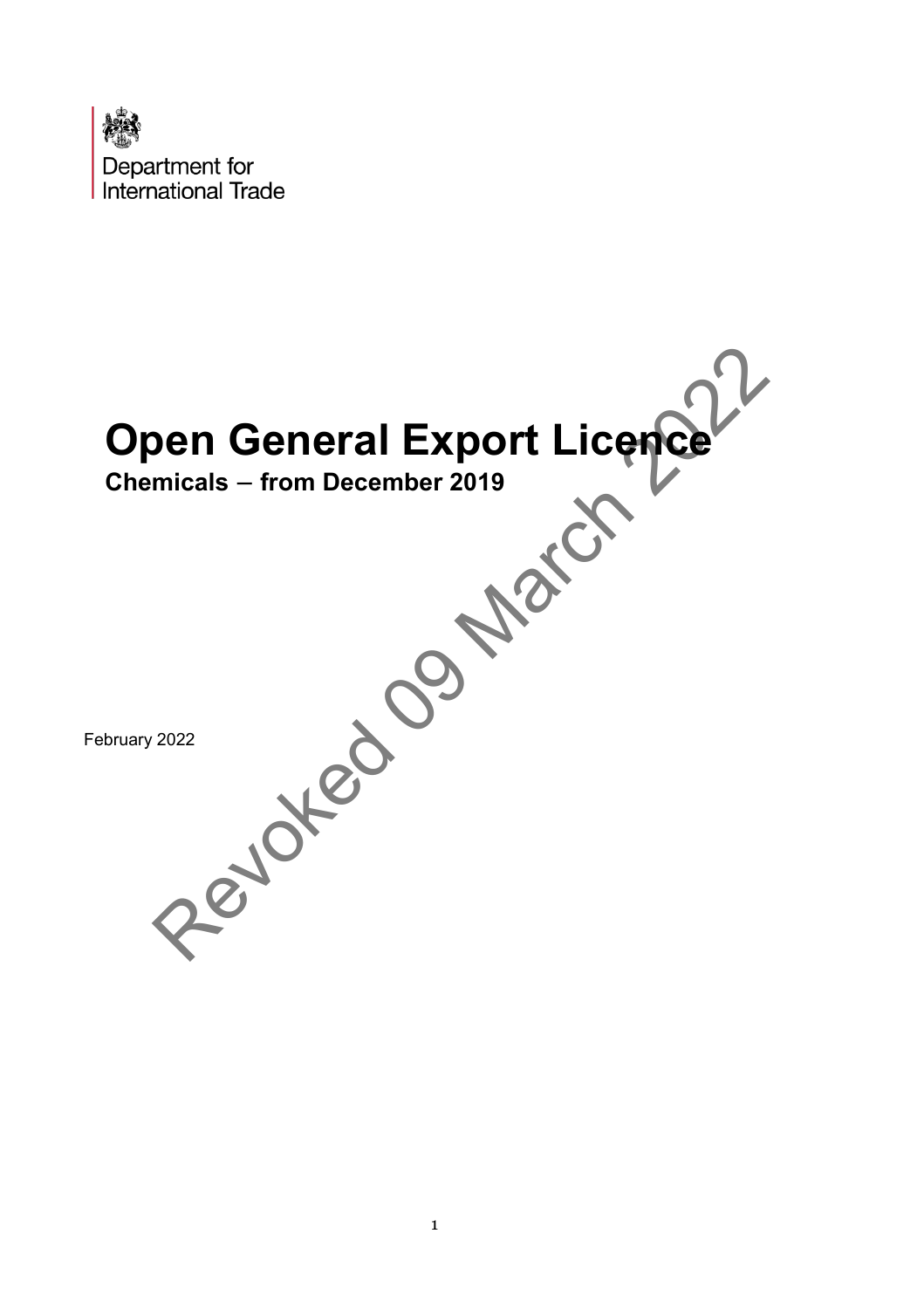## **EXPORT LICENCE**

## **Open General Export Licence (Chemicals – from December**

**2019)** dated 28 February 2022, granted by the Secretary of State.

The Secretary of State hereby grants the following Open General Export Licence under article 26(4) of the Export Control Order 2008 (S.I. 2008/3231, as amended) and,—

- (a) in relation to England and Wales and Scotland, Article 9(2) and (4) of retained Council Regulation (EC) No 428/2009 of 5 May 2009 setting up a Community regime for the control of exports, transfer, brokering and transit of dual-use items (EUR 2009/428, as amended).
- (b) in relation to Northern Ireland, Article 12(1) and (6) of Regulation (EU) 2021/821 of 20 May 2021 setting up a Union regime for the control of exports, brokering, technical assistance, transit and transfer of dual-use items (OJ L 206, 11.6.2021, p.  $1-461$ ) as it has effect by virtue of the Protocol on Ireland/Northern Ireland in the UK-EU Withdrawal Agreement. Secretary of State hereby grants the following Open General Export Licence<br>
er article 26(4) of the Export Control Order 2008 (S.I. 2008/3231, **assumende**<br>  $\begin{bmatrix} - \\ - \\ - \end{bmatrix}$  in relation to England and Wales and Scotland

In this licence where there is reference to "the Regulation", in respect of items located in England, Wales or Scotland it means (a) above and in respect of items located in Northern Ireland it means (b) above.

#### *Licence*

- 1. Subject to the following provisions of this Licence:
	- (1) any items specified in Part A of Schedule 1 hereto, other than any specified in Part B thereof, may be exported from the United Kingdom by any person established in the United Kingdom, to any destination other than a destination in any country specified in Schedule 2 hereto; and
	- (2) any items specified in Part B of Schedule 1 hereto may be exported from the United Kingdom by any person established in the United Kingdom, to any destination in any country specified in Schedule 3 hereto.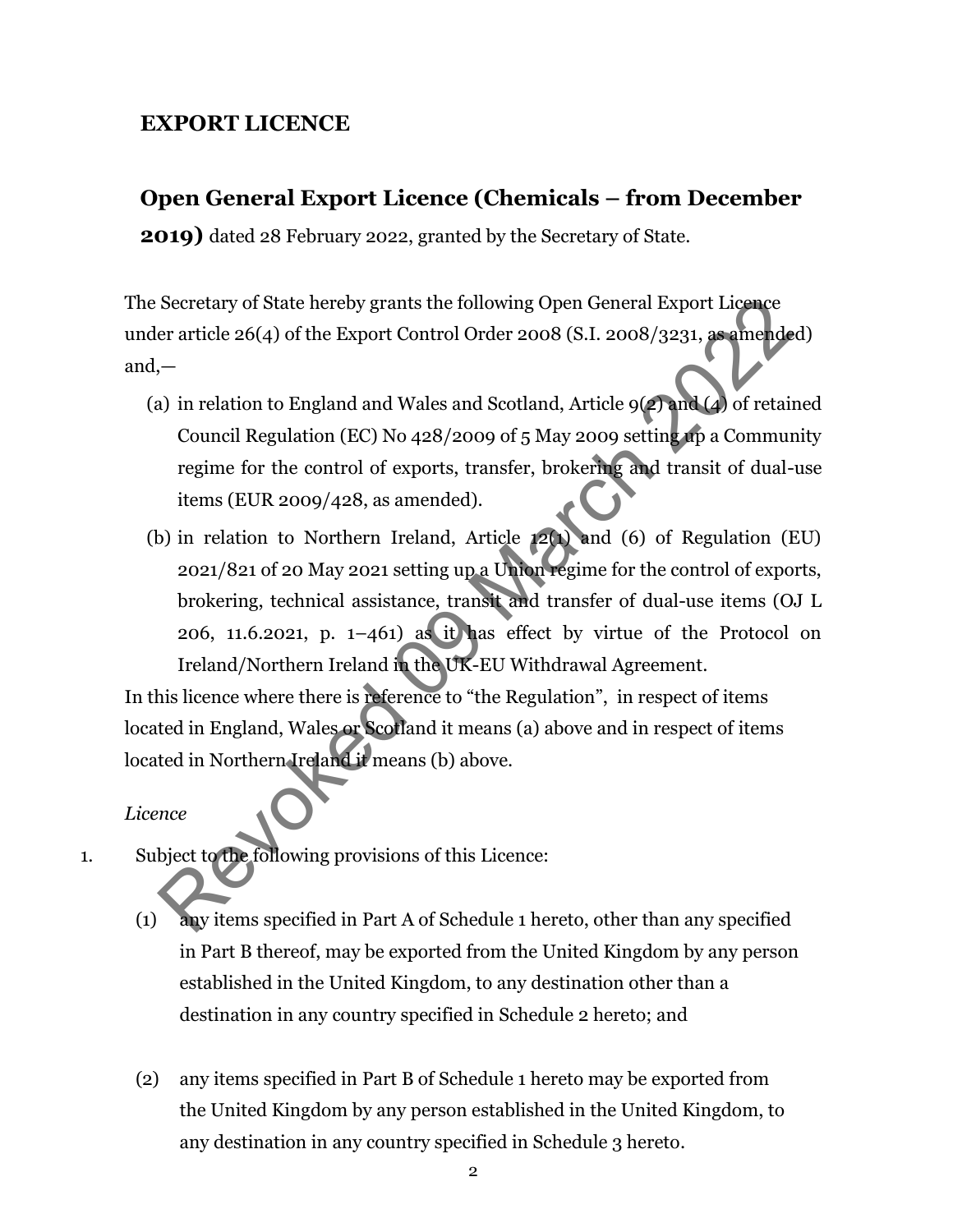#### *Exclusions*

- 2. This Licence does not authorise the export of items:
	- (1) if the exporter has been informed by the Secretary of State that they are or may be intended, in their entirety or in part
		- (a) for use in connection with the development, production, handling, operation, maintenance, storage, detection, identification or dissemination of chemical, biological or nuclear weapons, or other nuclear explosive devices or the development, production, maintenance or storage of missiles capable of delivering such weapons,
	- (b) for a military end use and the purchasing country or country of destination is subject to an arms embargo imposed through its listing as an embargoed destination in Part 1 or 2 of Schedule 4 to the Export Control Order 2008 as amended from time to time, or by a decision of the OSCE or an arms embargo imposed by a binding resolution of the Security Council of the United Nations, and additionally in the case of goods being exported from NI an arms embargo imposed by a decision or a common position adopted by the Council of the European Union', or they are or may be intended, in their entirety or in part<br>
	(a) for use in connection with the development, production,<br>
	handling, operation, maintenance, storage, detection,<br>
	identification or dissemination of chemical, bi
		- (c) for use as parts or components of military items listed in Schedule 2 to the Export Control Order 2008 that have been exported from the United Kingdom without authorisation or in violation of an authorisation;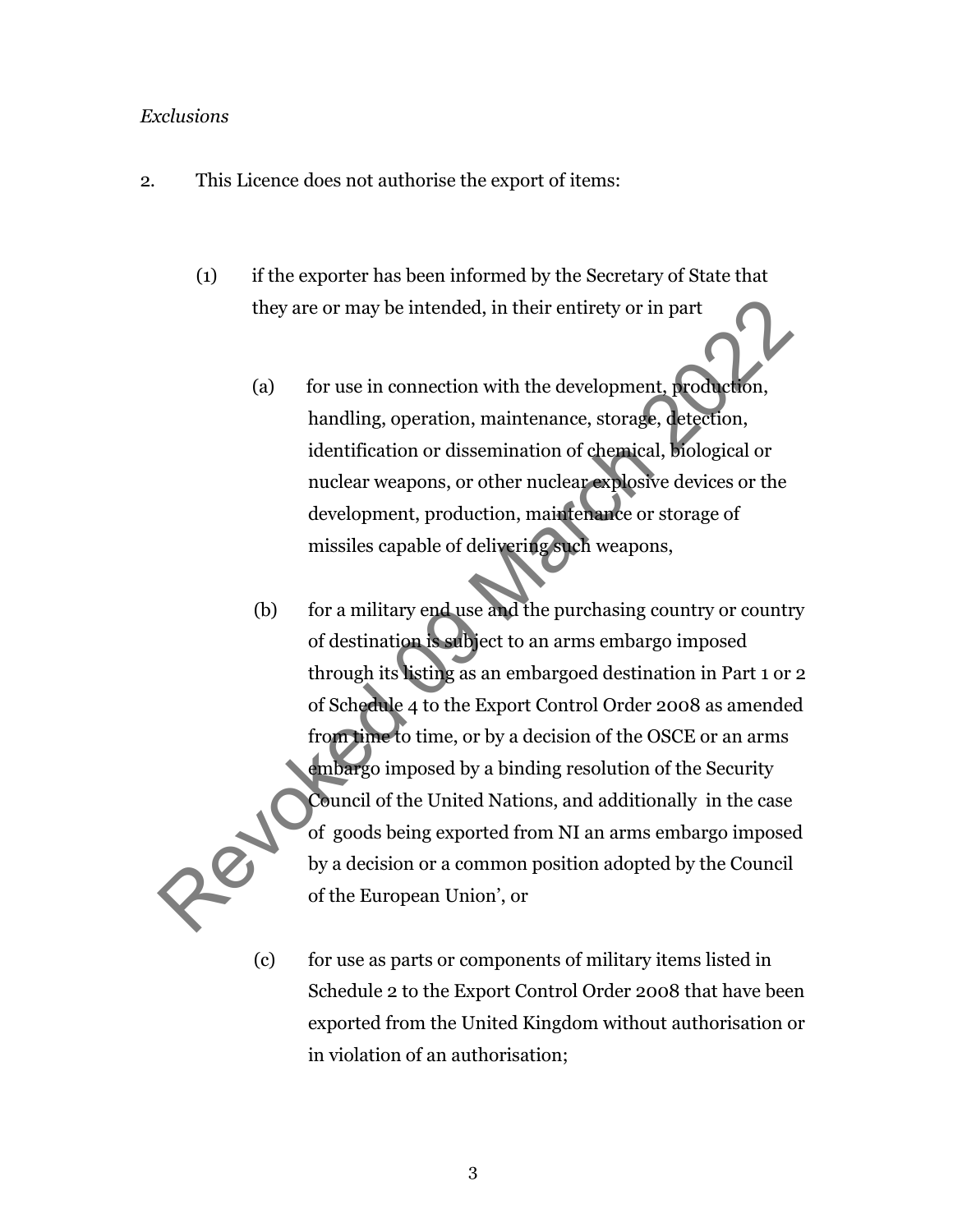- (2) if the exporter is aware that the items in question are intended, in their entirety or in part, for any of the uses referred to in subparagraph (1);
- (3) if the exporter has grounds for suspecting that the items in question are or may be intended, in their entirety or in part, for any of the uses referred to in sub-paragraph (1)(a), unless the exporter has made all reasonable enquiries as to their proposed use and is satisfied that the items will not be so used;
- (4) to a destination within a Customs Free Zone; or
- (5) if their export is controlled by virtue of any entry in Annex I to the Regulation not specified in Schedule 1; or
- (6) where the exporter has, at the time of export, been served with a notice which suspends or revokes his ability to use this Licence pursuant to article 32(1) of the Order, unless the period of suspension or revocation has expired. of the uses referred to in sub-paragraph (1)(a), unless the exporter<br>has made all reasonable enquiries as to their proposed used in<br>satisfied that the items will not be so used;<br>(4) to a destination within a Customs Free

*Conditions and Requirements*

- 3. The authorisation in paragraph 1 is subject to the following conditions:
	- (1) no shipment shall contain more than 20kg of any items specified in Part A or B of Schedule 1.
	- (2) except in the case of an export of technology by telephone, fax or other electronic media, official and commercial export documentation accompanying the items shall include a note stating either: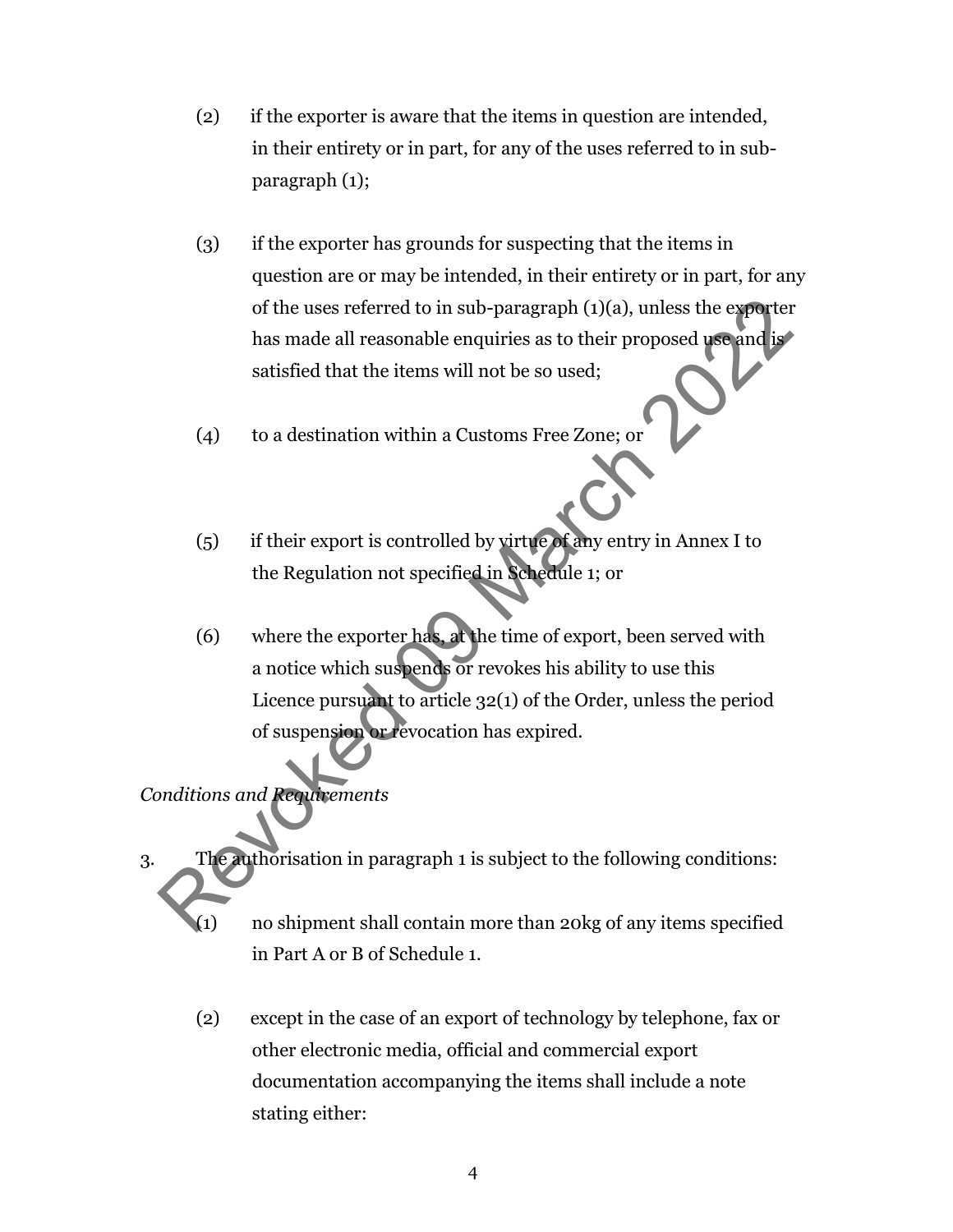- (a) "These items are being exported under the OGEL (Chemicals – from December 2019)"; or
- (b) the SPIRE reference (in the form 'GBOGE 200X/XXXXX') of the exporter's registration in respect of this licence,

which shall be presented to an officer of HM Border Force if so requested.

(3) Where the exporter has received a warning letter sent on behalf of the Secretary of State which identifies failure to comply with this Licence or a provision of applicable export control legislation, the exporter shall take such steps as are identified in that warning letter (within the timescale stated) in order to restore compliance with the Licence. Without prejudice to article 34 of the Order, failure to comply with this condition may result in this Licence being revoked or suspended until the exporter can show compliance to the satisfaction of the Department for International Trade (DIT). The exporter will be notified in writing of any such suspension or revocation and the initial period of such suspension or revocation. Where at the end of this initial period, the exporter has not shown compliance to DIT's satisfaction, the period of suspension or revocation may be extended. The exporter will be notified of such an extension in writing. requested.<br>
(3) Where the exporter has received a warning letter sent on behall of<br>
the Secretary of State which identifies failure to complex with this<br>
Licence or a provision of applicable export control legislation, the

The Secretary of State has the power to vary or withdraw export licences at any time. If you do not use this licence within any 24 month period for an export allowed by this licence, your entitlement to use it will automatically run out at the end of that 24-month period and your registration details will be removed from SPIRE. However, you can register for this licence again if you want to use it after your registration has ended.

(5) You must update the 'Open licensing returns' within SPIRE, for all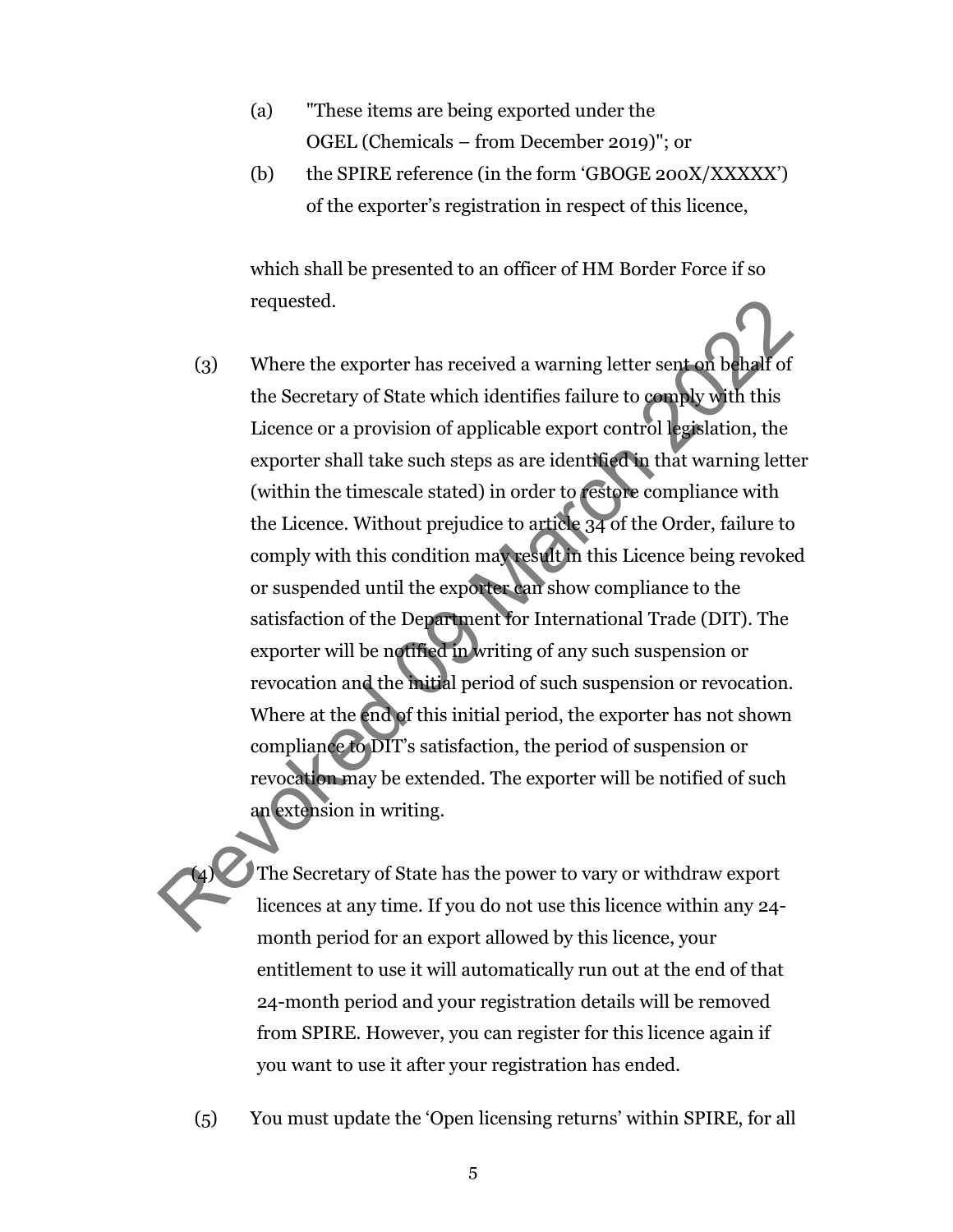exports or trade carried out within each calendar year. You must update the returns by the last day of the following January at the latest (for example, you would need to update the January to December returns by the end of the following January) and include all the information required. You do not have to report on technology transfers.

#### *Registration*

4. An exporter who exports items under the authority of this Licence must before the first occasion he/she makes use of the licence, provide details to the Secretary of State of his/her name and the address where copies of the records referred to in article 29 of the Order may be inspected.

### *Prohibitions not affected by this Licence*

5. Nothing in this Licence affects any prohibition or restriction on the export of any items other than under the Regulation or the Order, and this licence does not confer any licence or permission under, or for the purposes of, any enactment other than the Regulation and the Order. Fistration<br>
An exporter who exports items under the authority of this Licence must<br>
before the first occasion he/she makes use of the licence, provide defails<br>
to the Secretary of State of his/her name and the address wher

### *Interpretation*

- 6. For the purpose of this Licence:
	- (1) "Customs Free Zone" means a part of the territory of a country where any goods introduced are generally regarded, insofar as import duties and taxes are concerned, as being outside the customs territory of that country, and are not subject to the customs controls that would otherwise apply;
		- (2) "entry" includes part of an entry;
		- (3) unless the context otherwise requires, any other expression used in this Licence has the same meaning as in the Regulation or the Order as appropriate.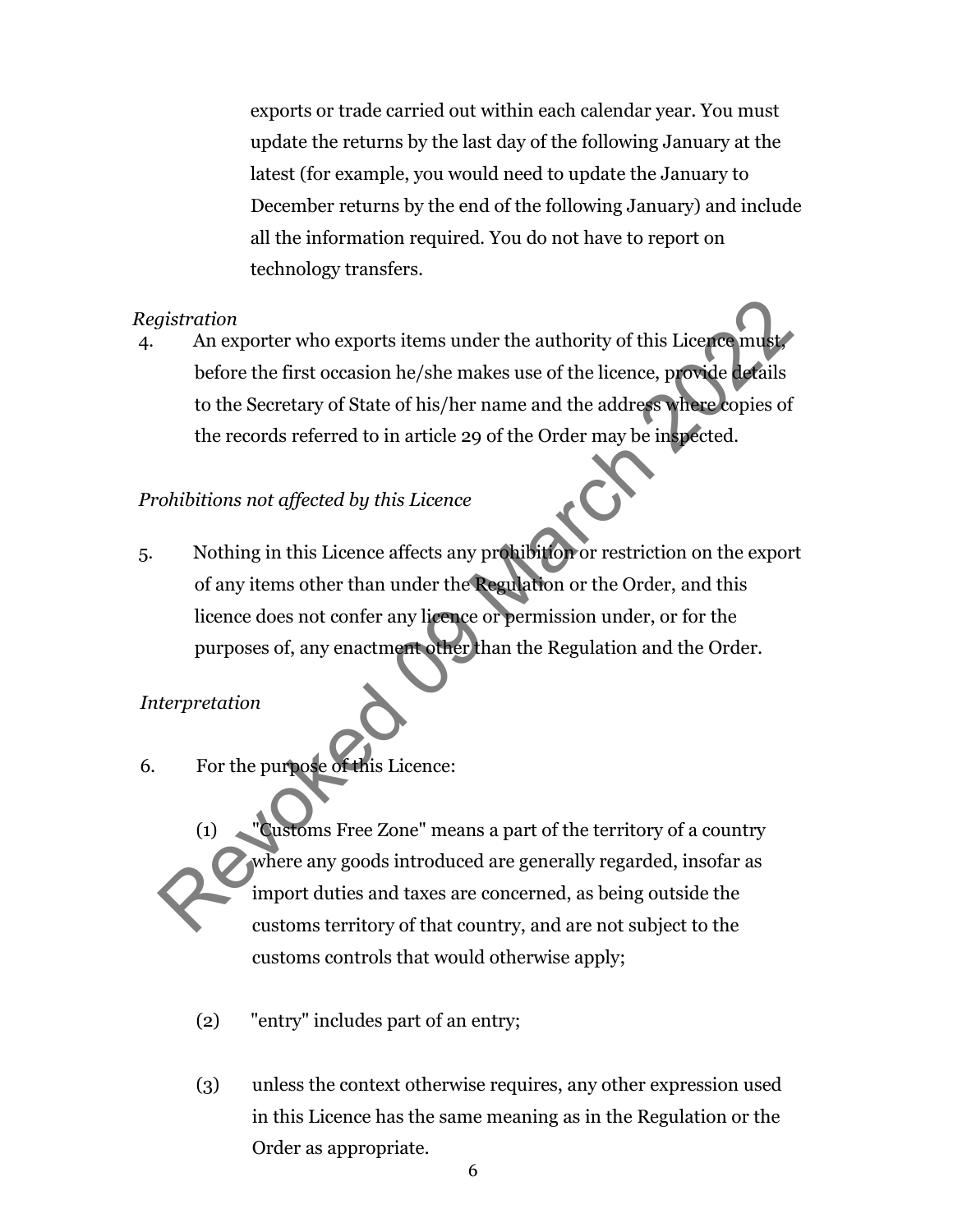### *Entry into Force*

- 7. This Licence comes into force on 28 February 2022.
- 8. This Open General Export Licence (Open General Export Licence (Chemicals – from December 2019) dated 31 December 2020 is hereby revoked.

*An Official of the Department for International Trade authorised to act on behalf of the Secretary of State* n official of the Department for<br>ternational Trade authorised<br>act on behalf of the Secretary of State<br>Control of the Secretary<br>of Secretary<br>of Secretary<br> $\frac{1}{2}$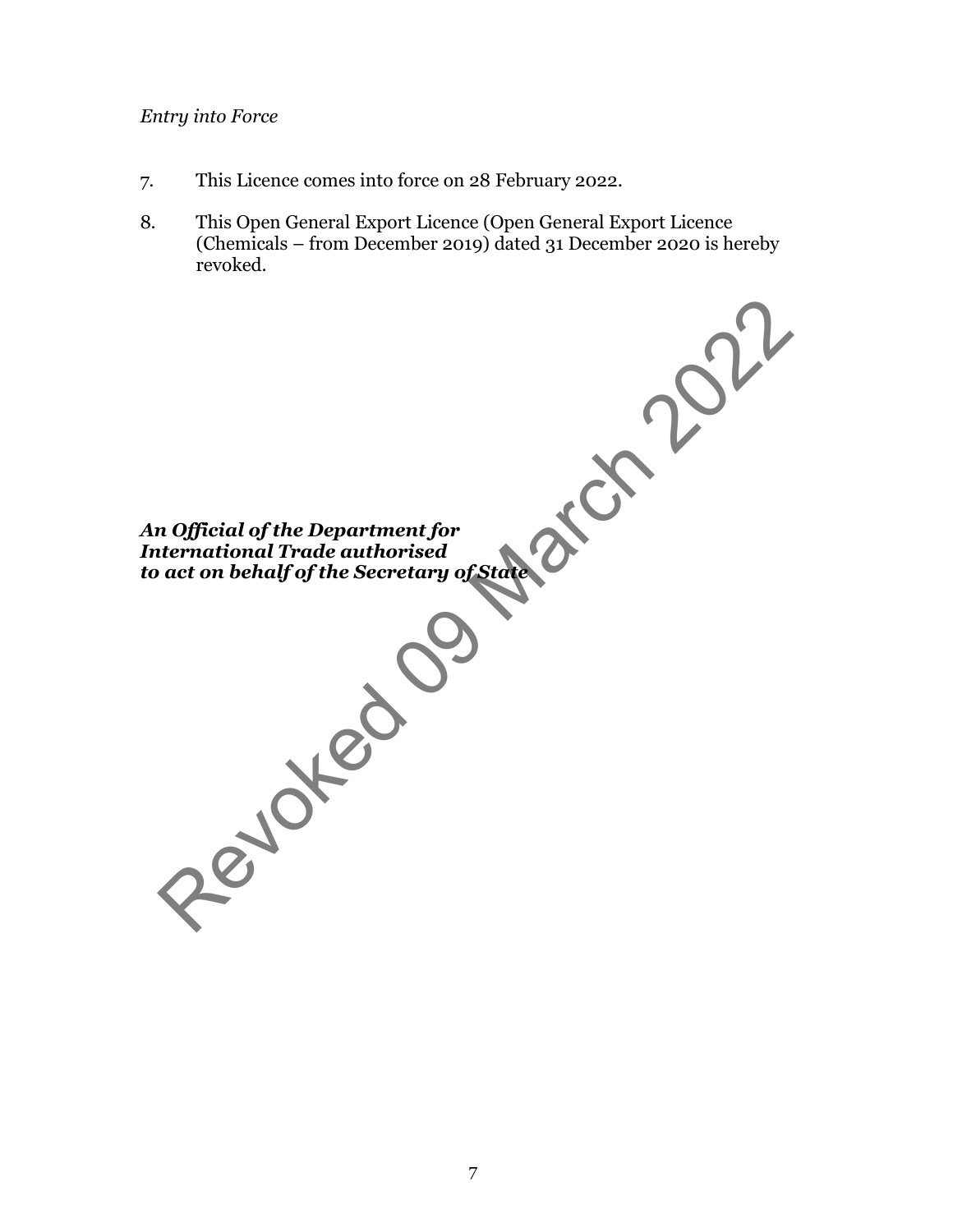# **SCHEDULE 1 ITEMS CONCERNED**

## **PART A**

Items specified in entry 1C350, (excluding heads 4, 23, 29 and 66-89), of Annex I to the Regulation.

## **PART B**

Items specified in any of the following entries in Annex I to the Regulation:

1C350 heads 1-3, 5-9, 11-13, 17-19, 21-22, 26-28, 30-36, 38, 46, 51-52, 54-57, 59, 63 and 65. ART B<br>
ART B<br>
ems specified in any of the following entries in Annex I to the Regularity<br>
63 and 65.<br>
450<br>
450<br>
2022<br>
2022<br>
2022<br>
2022<br>
2022<br>
2022<br>
2022<br>
2022<br>
2022<br>
2022<br>
2022<br>
2022<br>
2022<br>
2022<br>
2022<br>
2022<br>
2022<br>
2022<br>
20

1C450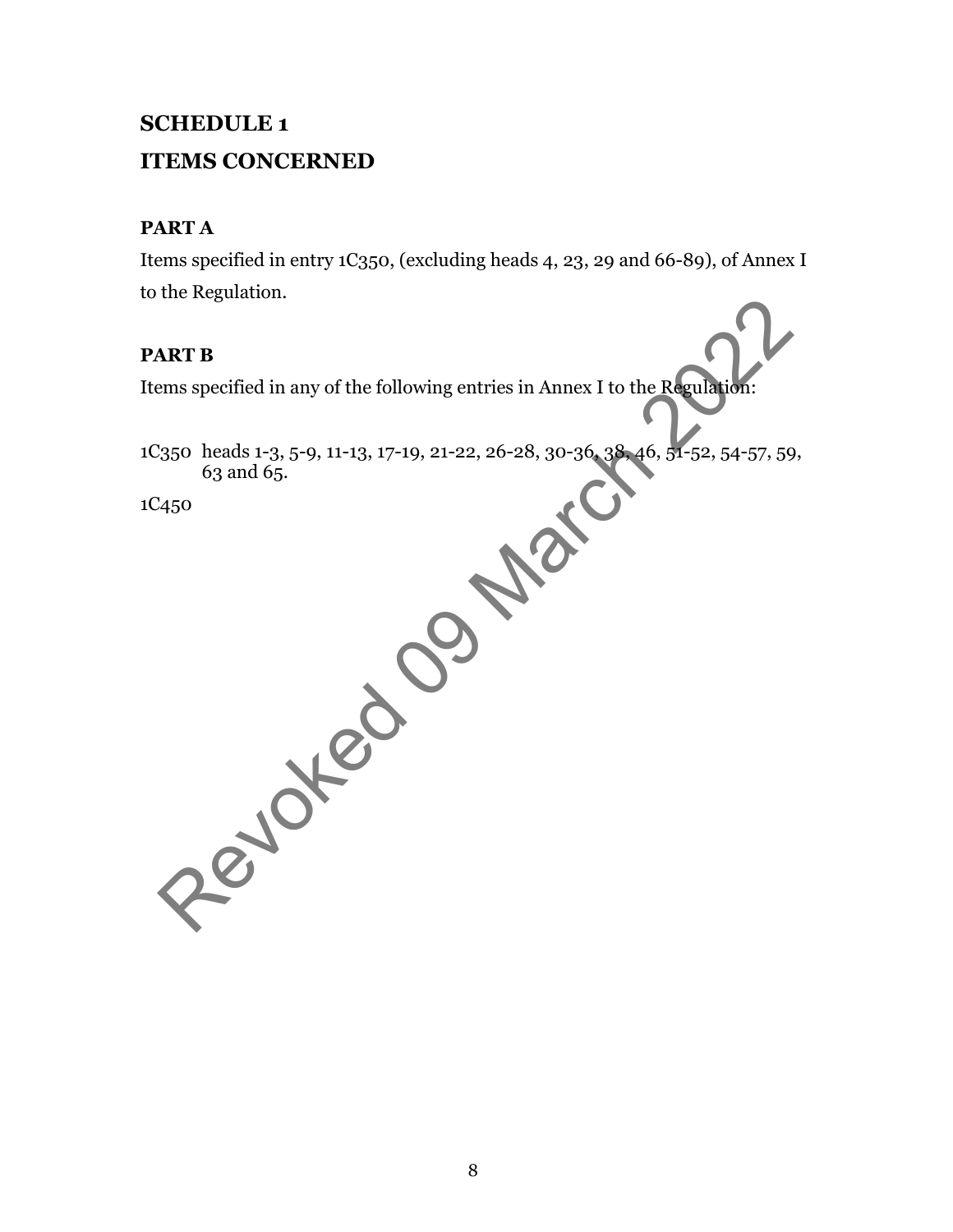# **SCHEDULE 2 DESTINATIONS CONCERNED**

**This export authorisation is valid for exports to the following destinations:**

## *All destinations other than in:*

• Afghanistan, Angola, Argentina, Armenia, Australia, Austria, Azerbaijan, Bahrain, Belgium, Bosnia and Herzegovina, Bulgaria, Burma (Myanmar), Burundi, Canada, Croatia, Cyprus, Czech Republic, Denmark, Democratic Republic of the Congo, Egypt, Estonia, Finland, France, Germany, Greece, Hong Kong, Hungary, Iran, Iraq, Ireland, Italy, Japan, Jordan, Kuwait, Latvia, Liberia, Libya, Lithuania, Luxembourg, Malta, Netherlands, New Zealand, Nigeria, North Korea, Norway, People's Republic of China, Poland, Portugal, Romania, Russia, Rwanda, Saudi Arabi, Serbia and Montenegro, Slovakia, Slovenia, Somalia, Spain, Sweden, Sudan, Switzerland, Syria, Tanzania, Turkey, Uganda United Arab Emirates, USA and Yemen Il destinations other than in:<br>
Afghanistan, Angola, Argentina, Armenia, Australia, Austria, Acerbarian, Bahrain, Belgium, Bosnia and Herzegovina, Bulgaria, Burma (Myanmar),<br>
Burundi, Canada, Croatia, Cyprus, Czech Republi

## **NOTE 1:**

For exports from England, Wales or Scotland the Open General Export Licence (export of dual-use items to EU member states) permits exports of the items on this licence to EU member States and The Channel Islands.

For exports from Northern Ireland an export licence is NOT required for dual-use goods being exported to EU destinations BUT you must state on export documents that your items require a licence if exported outside the EU and you must keep records (as specified in Articles 22(8) and 22 (10) of the EU Dual Use Regulation).

### **NOTE 2:**

Exports of items from England, Wales or Scotland covered by this licence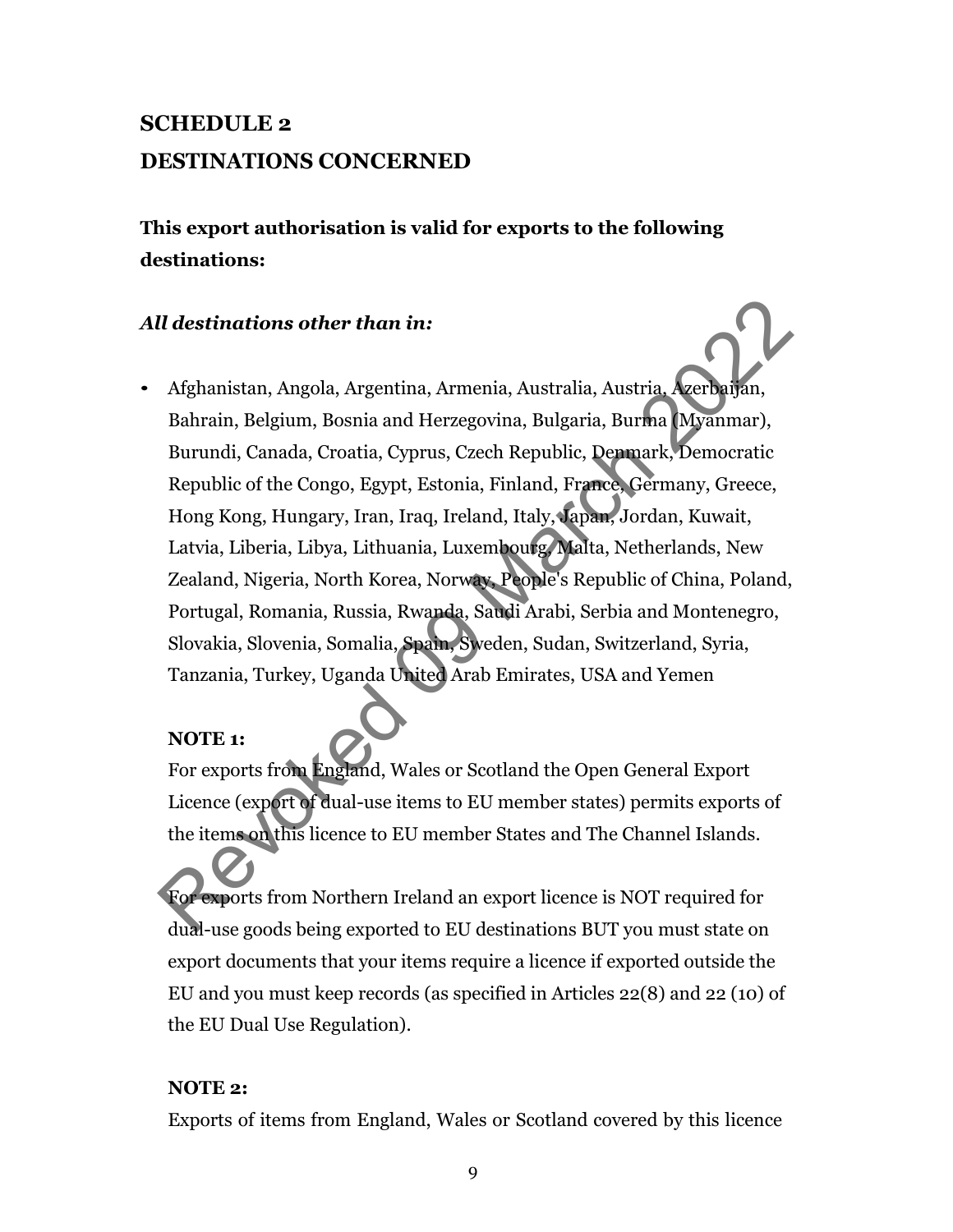may be made under the authority of the General Export Authorisation (GEA 001), subject to certain conditions and restrictions, to the following destinations:

Australia, Canada, Japan, New Zealand, Norway, Switzerland (including Liechtenstein), USA.

Exports of items from Northern Ireland covered by this licence may be made under the authority of the European Union General Export Authorisation (EU GEA 001), subject to certain conditions and restrictions, to the following destinations:

Australia, Canada, Japan, New Zealand, Norway, Switzerland (including Liechtenstein), USA, United Kingdom.

Peydred 0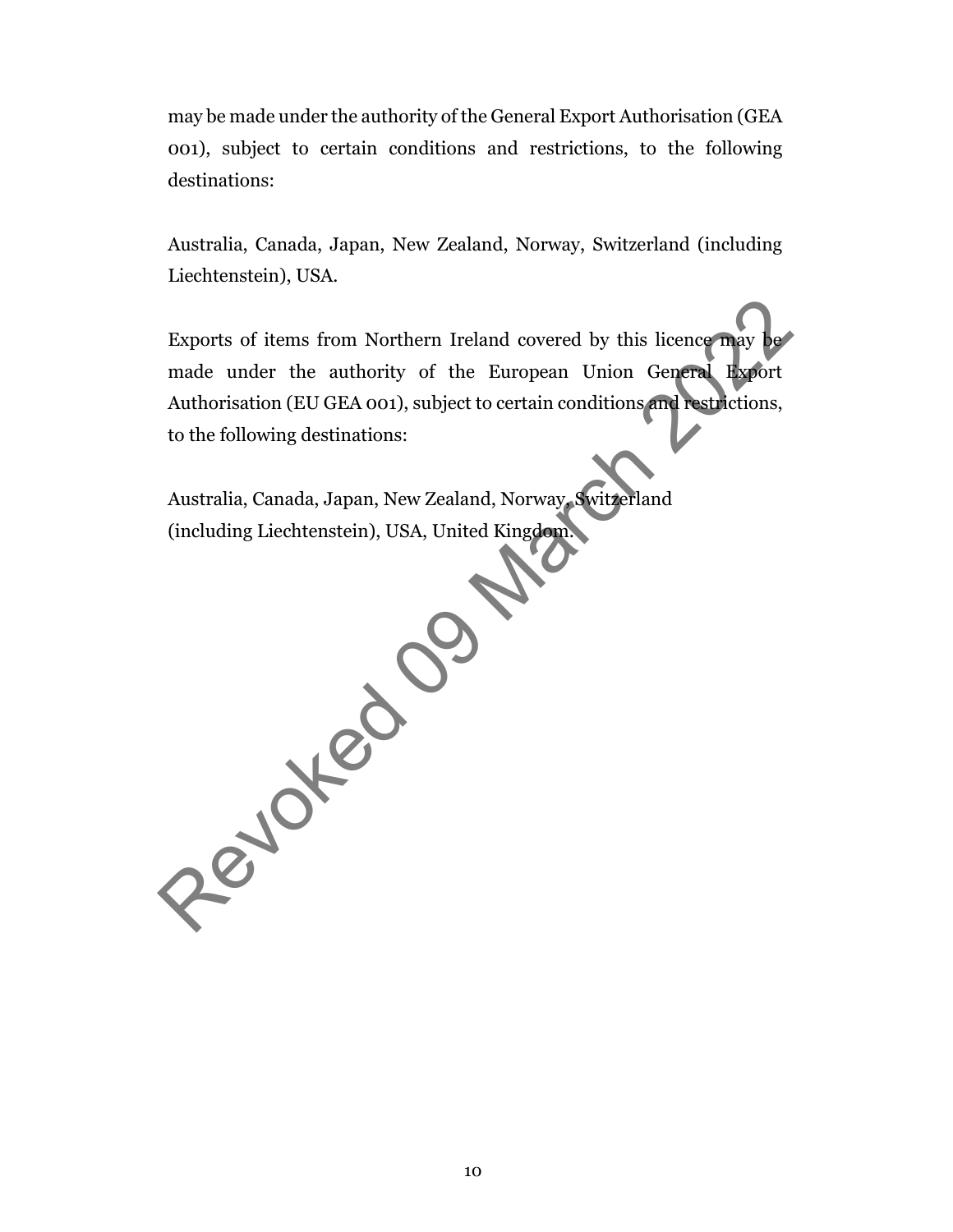# **SCHEDULE 3 DESTINATIONS CONCERNED**

# **This export authorisation is valid for exports to the following destinations:**

Albania, Algeria, Belarus, Brazil, Cameroon, Chile, Cook Islands, Costa Rica, Côte d'Ivoire, Ecuador, El Salvador, Ethiopia, Fiji, Georgia, India, Lao People's Democratic Republic, Lesotho, Maldives, Mauritius, Mexico, Monaco, Mongolia, Morocco, Namibia, Niger, Oman, Papua New Guinea, Paraguay, Peru, Philippines, Republic of Moldova, Saint Lucia, Seychelles, South Africa, Sri Lanka, Swaziland, Tajikistan, Turkmenistan, Uruguay and Uzbekistan. Revolution of the Collapse de Collapse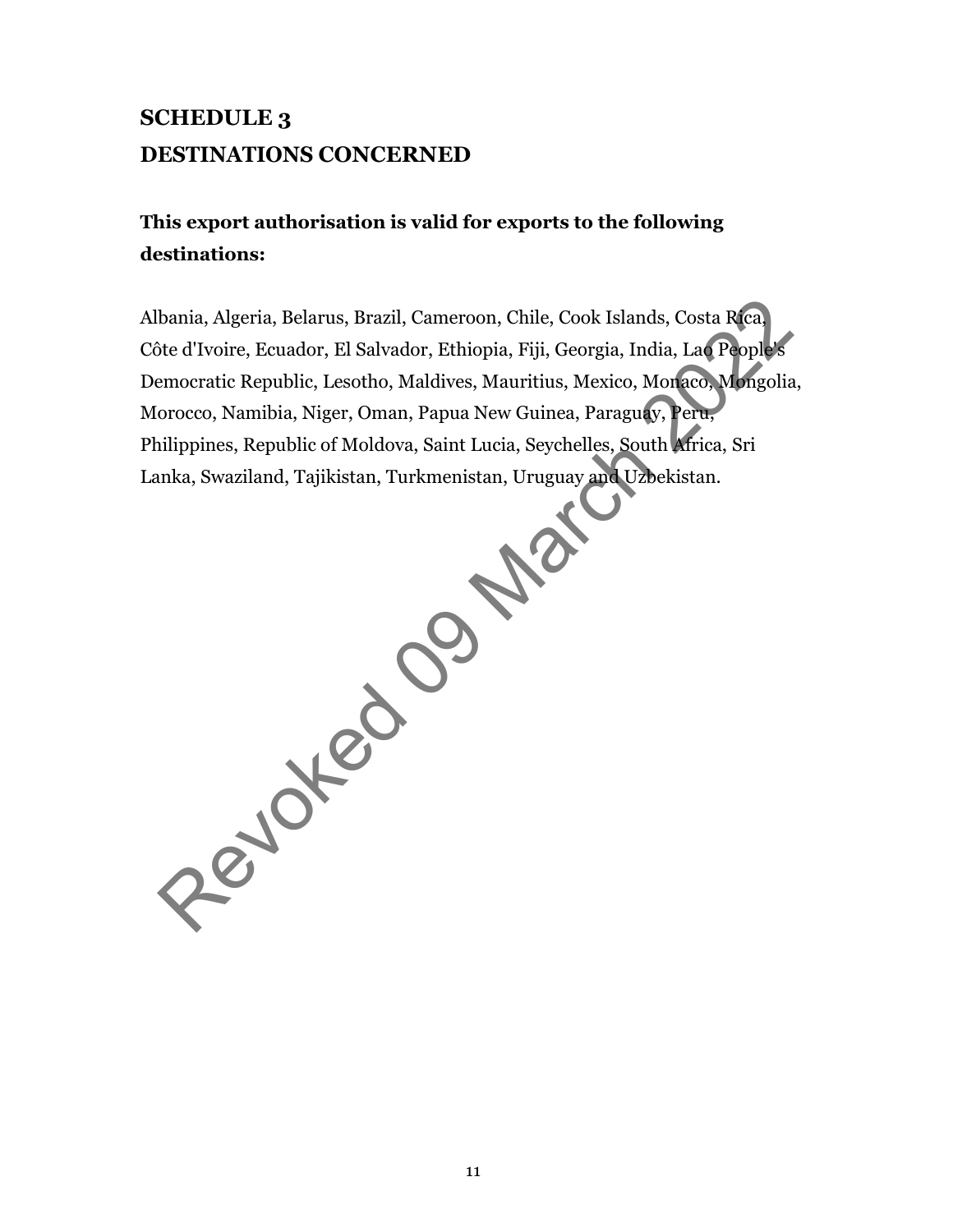## **EXPLANATORY NOTE**

(This note is not part of the licence)

1. This Open General Export Licence has been revised to remove Russia as a permitted destination.

2. This Open General Export Licence permits, without further authority but subject to certain conditions, the export from the United Kingdom where the exporter is established in the United Kingdom, to any destination other than one listed in Schedule 2 to the Licence of items specified in Part A of Schedule 1 to the Licence, other than those specified in Part B of that Schedule. Items in Part B of that Schedule may be exported to any destination in Schedule 3. There is a 20kg limit on shipments of items specified in Part A or B of Schedule 1.

3. The Export Control Order 2008 ("the Order") contain certain registration and recording keeping requirements which apply to persons using this Licence. Under Article 29 of the Order, any person established in the United Kingdom who exports items from the United Kingdom under the authority of this Licence must maintain and retain certain records relating to each such export takes place and must permit such records to be inspected and copied by any person authorised by the Secretary of State. This Open General Export Licence permits, without further authof typut<br>bject to certain conditions, the export from the United Kingdom wifere the<br>porter is established in the United Kingdom, to any destination other than<br>

4. Under Article 28 of the Order, an exporter who exports items under the authority of this Licence must, before or within 30 days after the first occasion he makes use of the licence, provide details to the Secretary of State of his name and the address where copies of the records referred to above may be inspected. This notification must be made via the DIT's electronic licensing system, SPIRE[:](https://www.spire.trade.gov.uk/spire/fox/espire/LOGIN/login) <https://www.spire.trade.gov.uk/spire/fox/espire/LOGIN/login>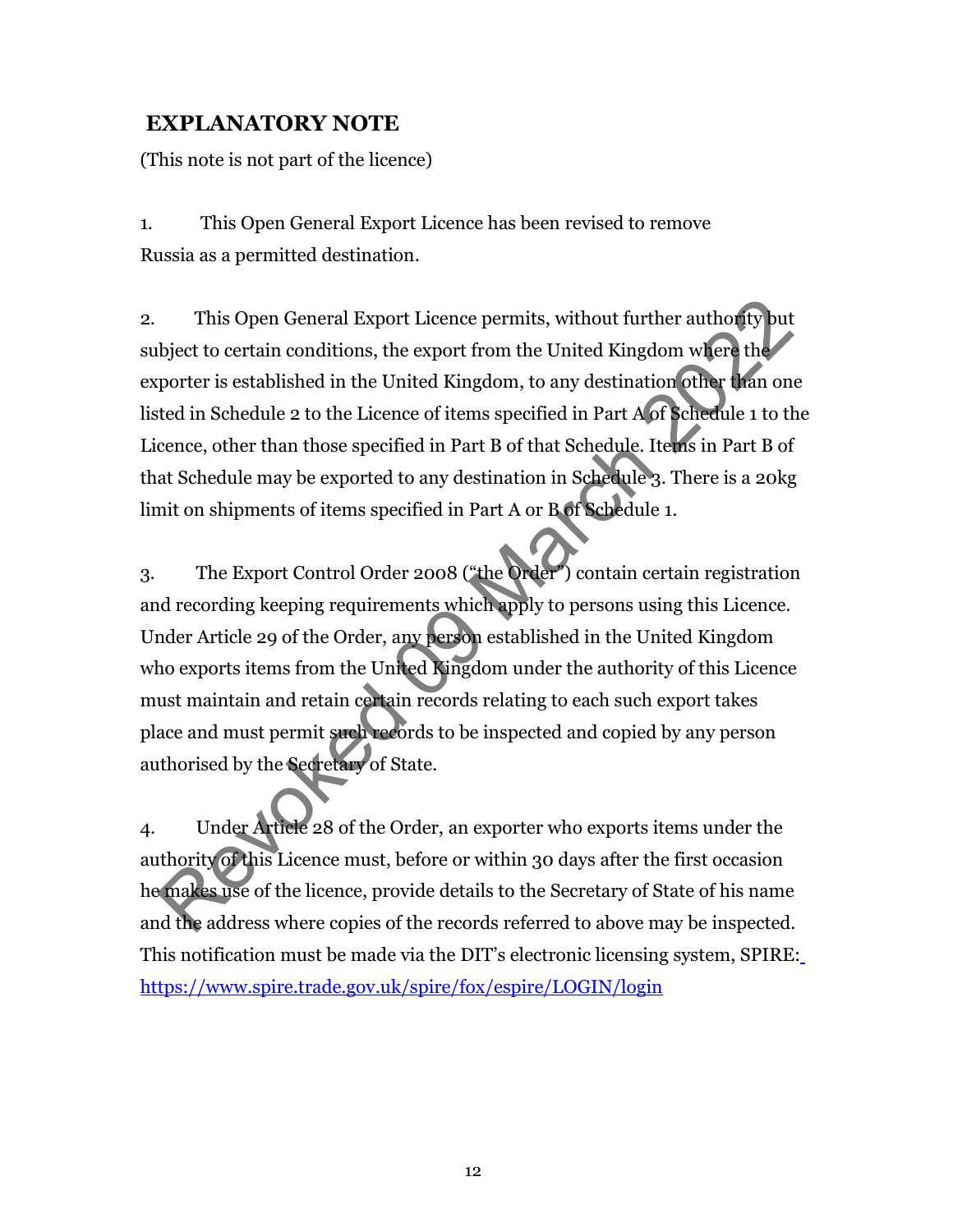5. Persons who registered to use previous versions of this licence do not need to re-register. Registrations are carried over to the current in force version of this licence.

6. The Secretary of State has the power to suspend or revoke licences at any time and in such circumstances and on such terms as he thinks fit. If an exporter receives written notice to this effect, he will be prevented from relying on this Licence. The power to suspend may be used in addition to criminal prosecution or as an alternative. Suspension may occur for example where an exporter is being investigated or prosecuted in relation to a possible criminal offence or has been found guilty of a criminal offence under the export control legislation. It may also be used in situations where an exporter has breached the conditions of the Licence and failed to take corrective action within a reasonable period (see condition  $3(3)$ ). eives written notice to this effect, he will be prevented from relying on this<br>ence. The power to suspend may be used in addition to criminal prosecution<br>as an alternative. Suspension may occur for example where an exporte

7. Where, the DIT identifies failures in compliance with licence conditions or the legislation during a compliance visit, the DIT may send a warning letter to the exporter listing the improvements that need to be made to ensure compliance. The letter will set out the timeframe within which these improvements must be completed. Failure to complete these improvements may lead to the exporter's ability to use the licence being suspended for a period of time.

8. The exporter may apply for Standard Individual Export Licences during the period of suspension. Suspension will not automatically prevent him from using another OGEL so long as he meets all its terms and conditions and that he has not received a letter suspending or revoking his ability to use that licence.

9. This Licence does not extend to any prohibition under legislation other the Regulation or the Order: in particular it does not extend to prohibitions in other legislation implementing United Nations sanctions.

13